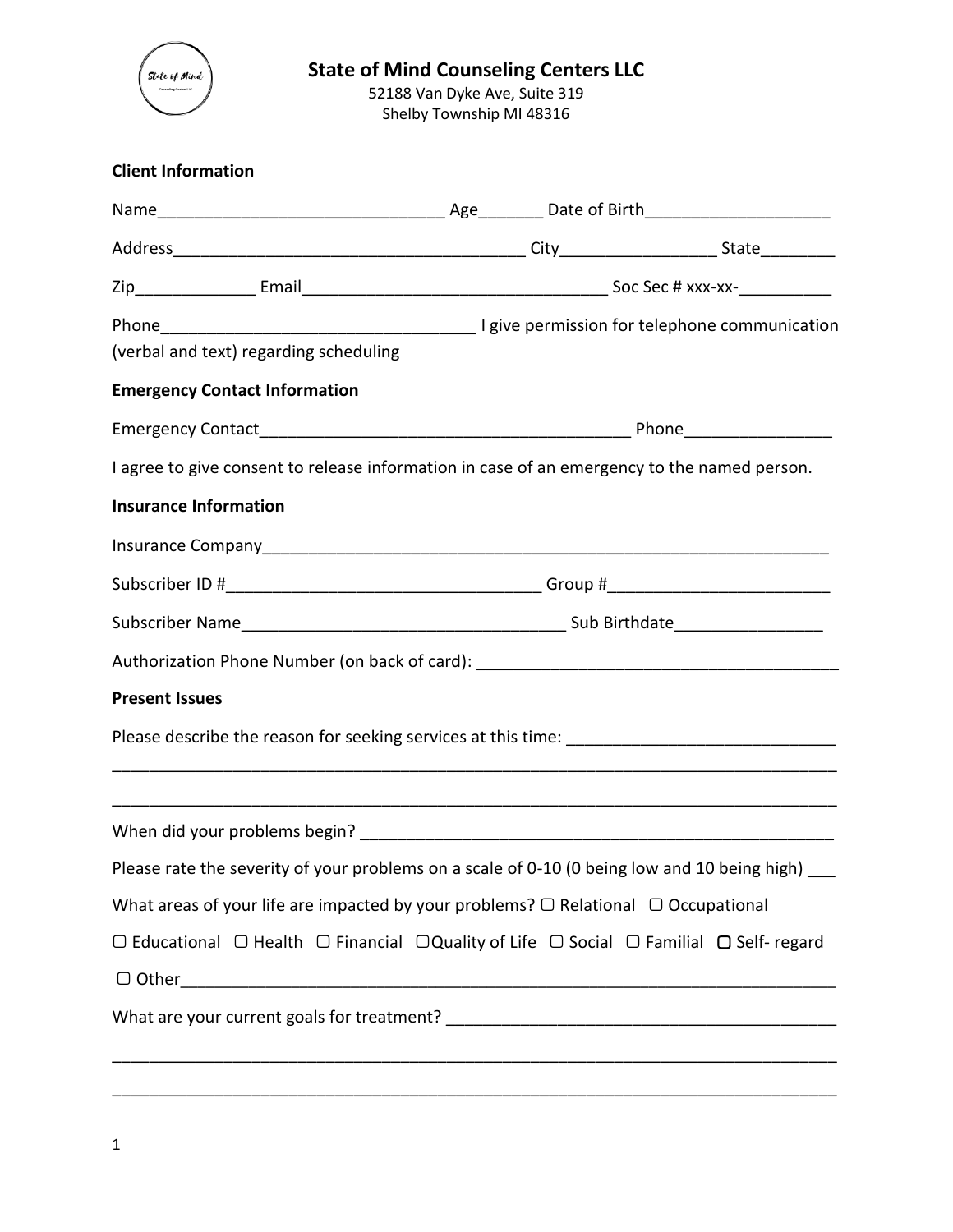### **Medical Issues**

Medical problems during childhood or adolescence?  $\Box$  No  $\Box$  Yes, please explain: \_\_\_\_\_\_\_\_\_\_\_\_\_\_\_

\_\_\_\_\_\_\_\_\_\_\_\_\_\_\_\_\_\_\_\_\_\_\_\_\_\_\_\_\_\_\_\_\_\_\_\_\_\_\_\_\_\_\_\_\_\_\_\_\_\_\_\_\_\_\_\_\_\_\_\_\_\_\_\_\_\_\_\_\_\_\_\_\_\_\_\_\_\_

\_\_\_\_\_\_\_\_\_\_\_\_\_\_\_\_\_\_\_\_\_\_\_\_\_\_\_\_\_\_\_\_\_\_\_\_\_\_\_\_\_\_\_\_\_\_\_\_\_\_\_\_\_\_\_\_\_\_\_\_\_\_\_\_\_\_\_\_\_\_\_\_\_\_\_\_\_\_

Current medical problems?  $\Box$  No  $\Box$  Yes, please explain:

Please circle any of the following terms that may apply to you:

| Headaches                 | <b>Excessive sweating</b> |
|---------------------------|---------------------------|
| Heart palpitations        | <b>Dizziness</b>          |
| <b>Bowel disturbances</b> | Stomach Trouble           |
| Anger                     | Fatigue                   |
| Nightmares                | Use of Sedatives          |
| <b>Feeling Tense</b>      | Feeling panicky           |
| Feeling depressed         | Argue frequently          |
| Unable to relax           | Suicidal thoughts         |
| Don't like                | Sexual problems           |
| weekends/vacations        | Overly ambitious          |
| Difficulty making friends | Feeling inferior          |
| Difficulty keeping a job  | Memory problems           |
| <b>Financial problems</b> | Feeling lonely            |
|                           |                           |

Frequent use of painkillers Fainting spells Anxiety Insomnia Increased alcohol use **Tremors** Use of drugs Discomfort with people Problems at home Unable to have a good time Difficulty concentrating Self-harm

Other: \_\_\_\_\_\_\_\_\_\_\_\_\_\_\_\_\_\_\_\_\_\_\_\_\_\_\_\_\_\_\_\_\_\_\_\_\_\_\_\_\_\_\_\_\_\_\_\_\_\_\_\_\_\_\_\_\_\_\_\_\_\_\_\_\_\_\_\_\_\_\_\_

#### **Alcohol and Drug use**

|                  | Past use-#<br>of days in an<br>average<br>month | Current use-<br># of days in<br>the last<br>month |              | Past use-#<br>of days in an<br>average<br>month | Current use-<br># of days in<br>the last<br>month |
|------------------|-------------------------------------------------|---------------------------------------------------|--------------|-------------------------------------------------|---------------------------------------------------|
| Alcohol          |                                                 |                                                   | Amphetamines |                                                 |                                                   |
| <b>Inhalants</b> |                                                 |                                                   | Sedatives    |                                                 |                                                   |
| Hallucinogens    |                                                 |                                                   | Other:       |                                                 |                                                   |

\_\_\_\_\_\_\_\_\_\_\_\_\_\_\_\_\_\_\_\_\_\_\_\_\_\_\_\_\_\_\_\_\_\_\_\_\_\_\_\_\_\_\_\_\_\_\_\_\_\_\_\_\_\_\_\_\_\_\_\_\_\_\_\_\_\_\_\_\_\_\_\_\_\_\_\_\_\_

\_\_\_\_\_\_\_\_\_\_\_\_\_\_\_\_\_\_\_\_\_\_\_\_\_\_\_\_\_\_\_\_\_\_\_\_\_\_\_\_\_\_\_\_\_\_\_\_\_\_\_\_\_\_\_\_\_\_\_\_\_\_\_\_\_\_\_\_\_\_\_\_\_\_\_\_\_\_

\_\_\_\_\_\_\_\_\_\_\_\_\_\_\_\_\_\_\_\_\_\_\_\_\_\_\_\_\_\_\_\_\_\_\_\_\_\_\_\_\_\_\_\_\_\_\_\_\_\_\_\_\_\_\_\_\_\_\_\_\_\_\_\_\_\_\_\_\_\_\_\_\_\_\_\_\_\_

Previous alcohol & drug treatment?  $\Box$  No  $\Box$  Yes, please explain:

#### **Mental Health History**

Previous mental health treatment?  $\Box$  No  $\Box$  Yes, please explain: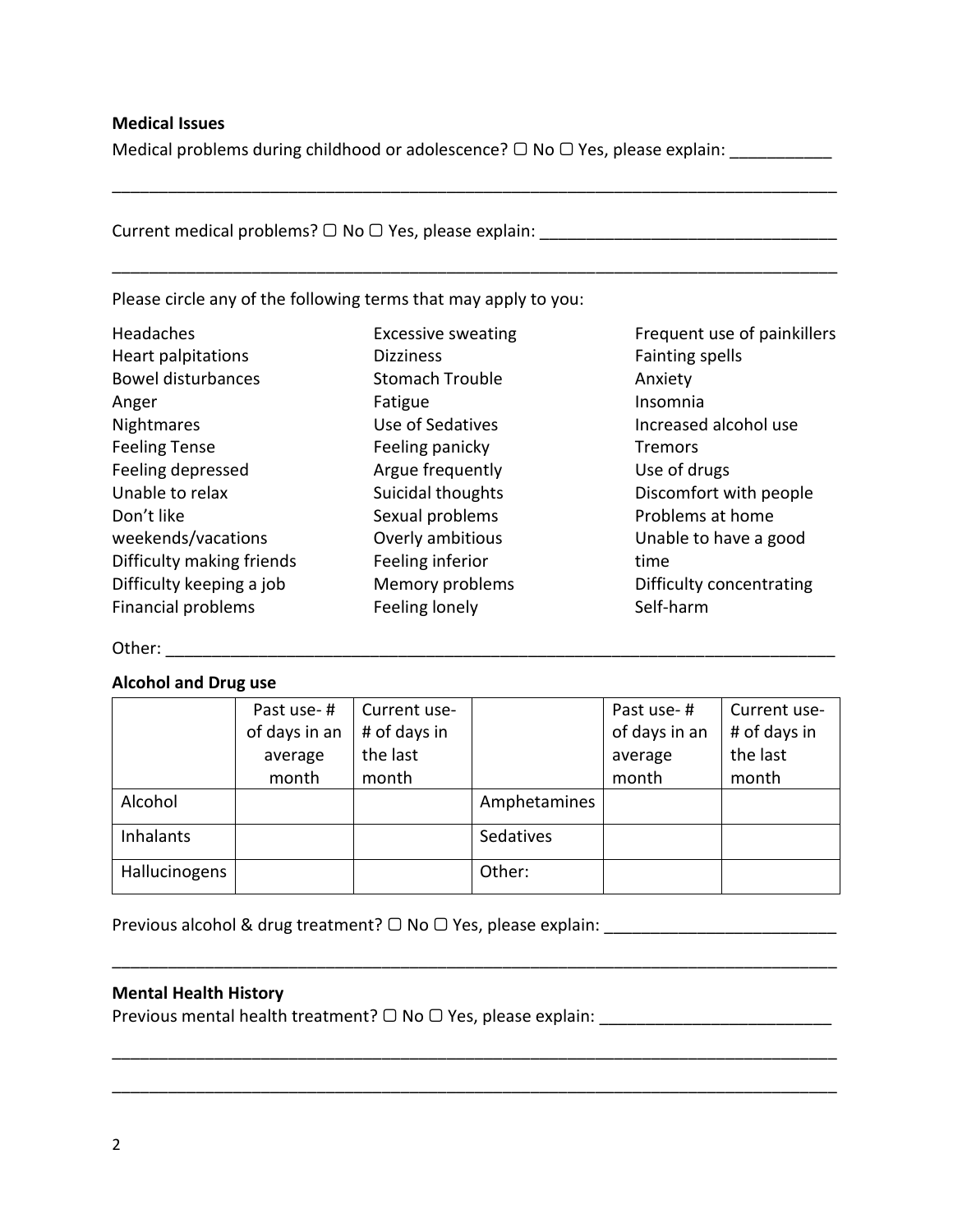Circle any of the following words or terms that you believe apply to you:

| Worthless      | Evil         | Misunderstood   | Confident          |
|----------------|--------------|-----------------|--------------------|
| Inadequate     | Agitated     | In conflict     | "can't do anything |
| <b>Bored</b>   | Ugly         | Attractive      | right"             |
| Guilty         | Unloved      | "Life is Empty" | Morally wrong      |
| Anxious        | Unconfident  | Naïve           | Horrible thoughts  |
| Aggressive     | Intelligent  | Full of hate    | Panicky            |
| Lonely         | A "nobody"   | Unassertive     | Depressed          |
| Confused       | Incompetent  | <b>Boring</b>   | Restless           |
| Sympathetic    | Hostile      | Repulsed        | Vile               |
| <b>Useless</b> | Cowardly     | <b>Bored</b>    | Worthwhile         |
| Stupid         | Unattractive | Full of regrets | Considerate        |

Other: \_\_\_\_\_\_\_\_\_\_\_\_\_\_\_\_\_\_\_\_\_\_\_\_\_\_\_\_\_\_\_\_\_\_\_\_\_\_\_\_\_\_\_\_\_\_\_\_\_\_\_\_\_\_\_\_\_\_\_\_\_\_\_\_\_\_\_\_\_\_\_\_

## **Family History**

Family Members

| Name | Relationship | Age | Quality of relationship | Living with<br>you? |
|------|--------------|-----|-------------------------|---------------------|
|      |              |     |                         |                     |
|      |              |     |                         |                     |
|      |              |     |                         |                     |
|      |              |     |                         |                     |
|      |              |     |                         |                     |

Have any of your relatives ever had a serious mental health, alcohol or drug problem?

| Relative | Problem |
|----------|---------|
|          |         |
|          |         |
|          |         |
|          |         |

\_\_\_\_\_\_\_\_\_\_\_\_\_\_\_\_\_\_\_\_\_\_\_\_\_\_\_\_\_\_\_\_\_\_\_\_\_\_\_\_\_\_\_\_\_\_\_\_\_\_\_\_\_\_\_\_\_\_\_\_\_\_\_\_\_\_\_\_\_\_\_\_\_\_\_\_\_\_

Relationship Status: \_\_\_\_\_\_\_\_\_\_\_\_\_\_\_\_\_\_\_\_\_\_\_\_\_\_\_\_\_\_\_\_\_\_\_\_\_\_\_\_\_\_\_\_\_\_\_\_\_\_\_\_\_\_\_\_\_\_\_\_\_

Have you had any serious conflicts with family members? ○ No ○ Yes, please explain: \_\_\_\_\_\_

What do you like to do in your free time? \_\_\_\_\_\_\_\_\_\_\_\_\_\_\_\_\_\_\_\_\_\_\_\_\_\_\_\_\_\_\_\_\_\_\_\_\_\_\_\_\_\_\_\_

Signature Date Date Communications and the Date Date Date Date Date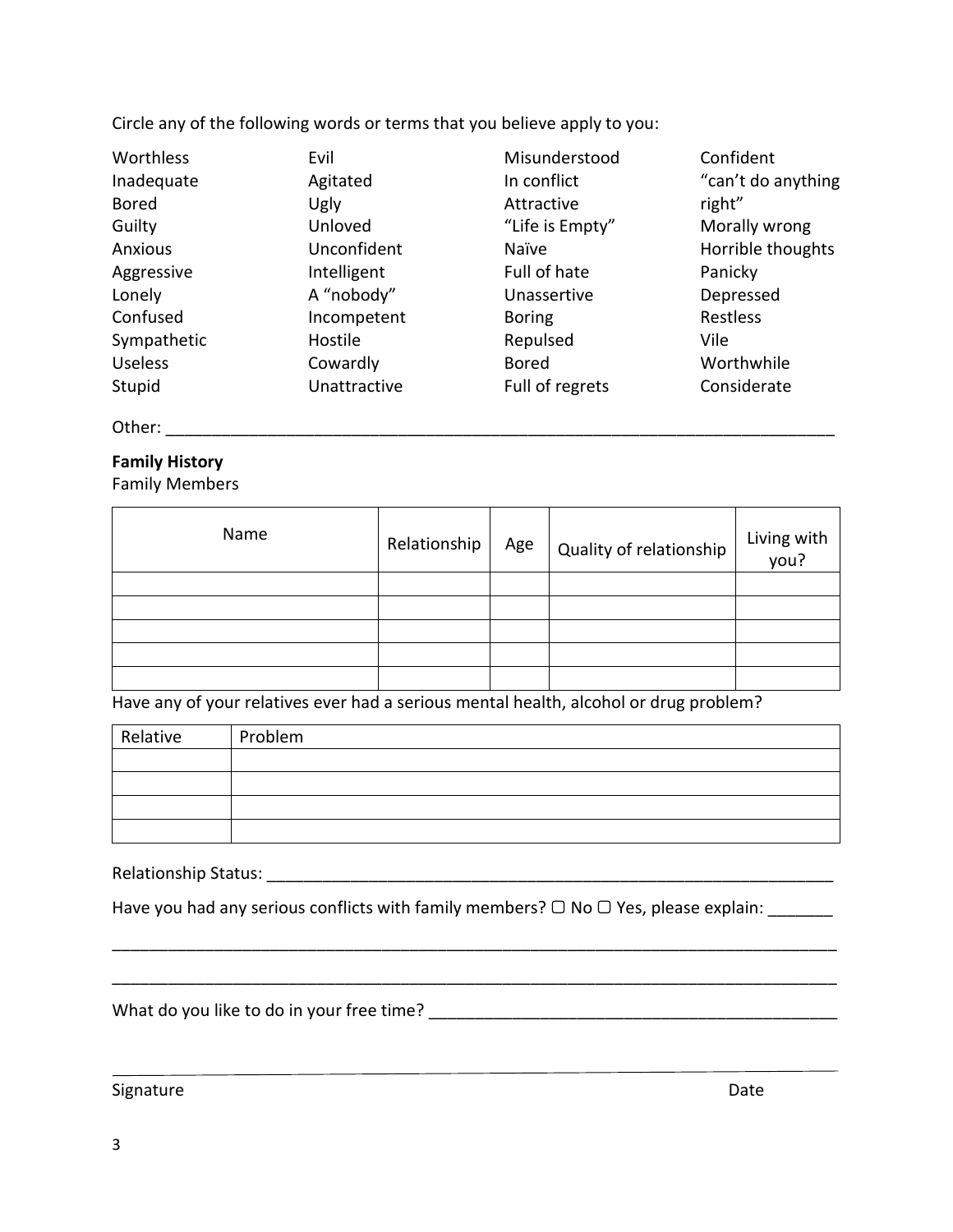# **State of Mind Counseling Centers Practice Orientation and Service agreement**

#### **Your rights and responsibilities as a client:**

- You have the right to receive services from clinicians who adhere to the professional code of ethics of their respective disciplines.
- You have the right to receive services in accordance with Federal and State regulations and accreditation standards governing behavioral health programs.
- You have the right to privacy and confidentiality regarding the service you receive. All information about you and your treatment, whether written or oral, is protected under Federal and State laws, including the HIPAA Privacy Act.
- You have the right to informed consent for services offered to you.
- You have the right to refuse services at any time. You have the right to withdraw your consent to receive services and discontinue services at any time. If you should decide to withdraw your consent for services, you must do so in writing
- You have the right to know treatment recommendations and the possible outcomes if you choose not to follow these recommendations.
- You have the responsibility to assist in planning your treatment at every stage.
- You have the responsibility to arrive for all scheduled sessions, or to notify us 24 hours in advance if you wish to cancel an appointment. You may be charged a practice fee, up to \$80, for non-cancelled or late cancelled appointments, when an emergency was not involved, because insurance companies and other third-party payers do not cover missed appointments.
- You are responsible for any fees that may be charged to you at the time of service and, also, for knowing your insurance benefits coverage. We check benefits as a courtesy, but this is not a guarantee of coverage.
- Your case will be closed following 90 days of inactivity, unless other arrangements have been made.
- You have the right to know we may call the police if someone comes to the practice under the influence of drugs or alcohol and tries to leave the practice driving a motor vehicle.
- You have the responsibility to conduct yourself in a non-disruptive and non-aggressive manner while on the premises.
- Treatment may be terminated for the following reasons: Being under the influence of any illegal substance while on the premises, Threatening the safety or rights of any client or staff member, Non-compliance with treatment or an inability of the facility to provide you the care you require, You have two or more subsequent late cancellations (under 24 hour notice), or two or more failures to appear at a scheduled appointment without notice

\*In all instances, you have the right to a referral for a different treatment option

## **Potential Counseling Risk**

Counseling can carry both benefits and risks. Often, counseling can lead to a significant reduction in feelings of distress, improved relationships, and/or resolution of specific issues. However, there are no guarantees for a "cure" or improvement of any condition. Risks may involve experiencing uncomfortable feelings (i.e. sadness, guilt, or anxiety) or discussing unpleasant aspects of your life. However, you do have the right to reframe from discussing any matters that may cause you to become distressed.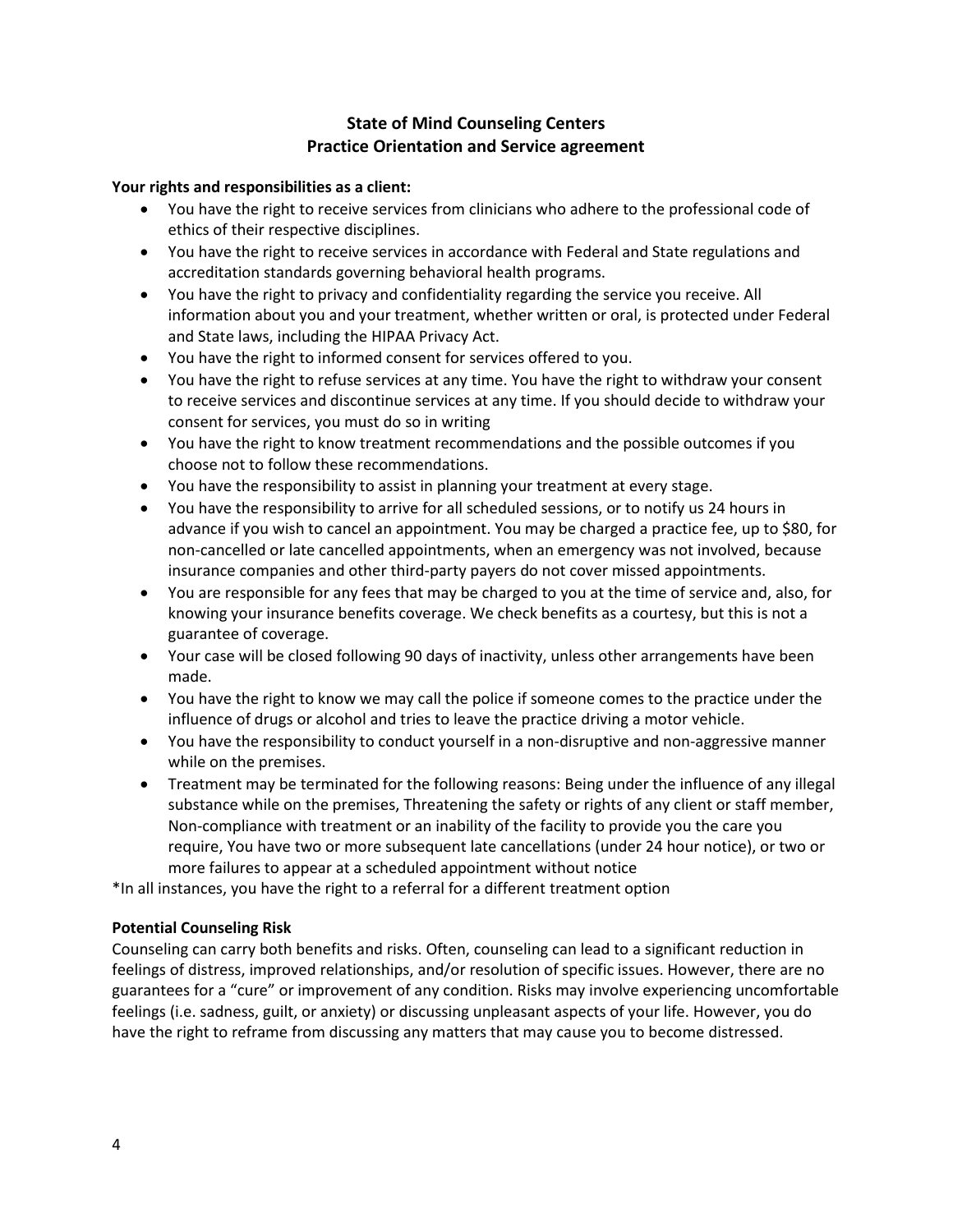#### **EMERGENCY**

In the event of an emergency please immediately go to your local hospital, call 911 and/or call the national suicide prevention line- 800-273-8255 or contact the nearest crisis center (Oakland County Crisis Helpline @ 248-456-0909 or Macomb County Crisis Helpline @586-307-9100)

#### **CONFIDENTIALITY**

Federal and State laws protect the privacy of communications between a client and a clinician, including and not limited to HIPAA. In most situations, release of information about your services/treatment to others can only be done if you sign a written Authorization to Release that meets certain legal requirements. However, there are limits to confidentiality, such as if you intend to harm yourself or others. State laws require reporting of suspected child abuse, child neglect, elder abuse, abuse of vulnerable adults or any imminent harm to yourself of others.

#### **FINANCIAL RESPONSIBILITY**

You are expected to pay for service at the time it is rendered, unless we agree otherwise or unless you have insurance coverage that requires another arrangement. Payment schedules for other professional services will be agreed to when requested. A fee adjustment or a payment installment plan may be negotiated with your therapist in circumstances of unusual financial hardship. You are ultimately responsible for knowing your insurance deductible and co-pays and are responsible for paying both in full. Please contact your insurance provider for specific policy details. A \$25 charge may be required for returned checks. You may be charged up to \$25.00 if you request records to be sent out. If your client balance exceeds \$200.00 service may be suspended, and you will be offered a referral to another clinic where you will be able to continue your treatment. If your account has not been paid for more than 90 days and arrangements for payment have not been agreed upon, legal action may be used to secure the payment. This may involve hiring a collection agency or going through small claims court, which will require disclosure of otherwise confidential information. In most collection situations, the only information released regarding a client's treatment is his/her name, the nature of services provided, and the amount due. If such legal action is necessary, its cost will be included in the claim

#### **FEE SCHEDULE FOR SUPPLEMENTAL PROFESSIONAL SERVICES**

It is our goal to provide the most comprehensive care and coordinated professional services to our clients. The charges outlined in this section are for additional professional services not traditionally covered by insurance companies and other third-party payers. When provided they are billed directly to the client.

1.Phone calls

 a. Phone calls lasting under 15 minutes are considered part of ongoing clinical care and are gladly answered and returned by therapists as soon as possible without charge.

 b. When phone calls last 15 minutes or longer, your therapist will encourage the scheduling of an appointment to discuss the matter in the context of a traditional face-to-face session.

c. Phone calls lasting between 15 and 30 minutes are subject to a flat fee of \$60.00.

 d. Phone calls exceeding 30 minutes are subject to a fee of \$60.00 for the first 30 minutes, and a \$15.00 per charge for each additional 5-minute increment.

 e. These rates apply for phone consultations with clients as well as with authorized thirdparty contacts such as school professionals, attorneys, physicians, psychiatrists, etc.

While therapists will make every effort to address issues of clinical concern over the phone in a concise and time-sensitive manner, phone calls between the client and the therapist lasting longer than 15 minutes suggest the need for a face-to-face session. Phone calls involving third party contacts are at